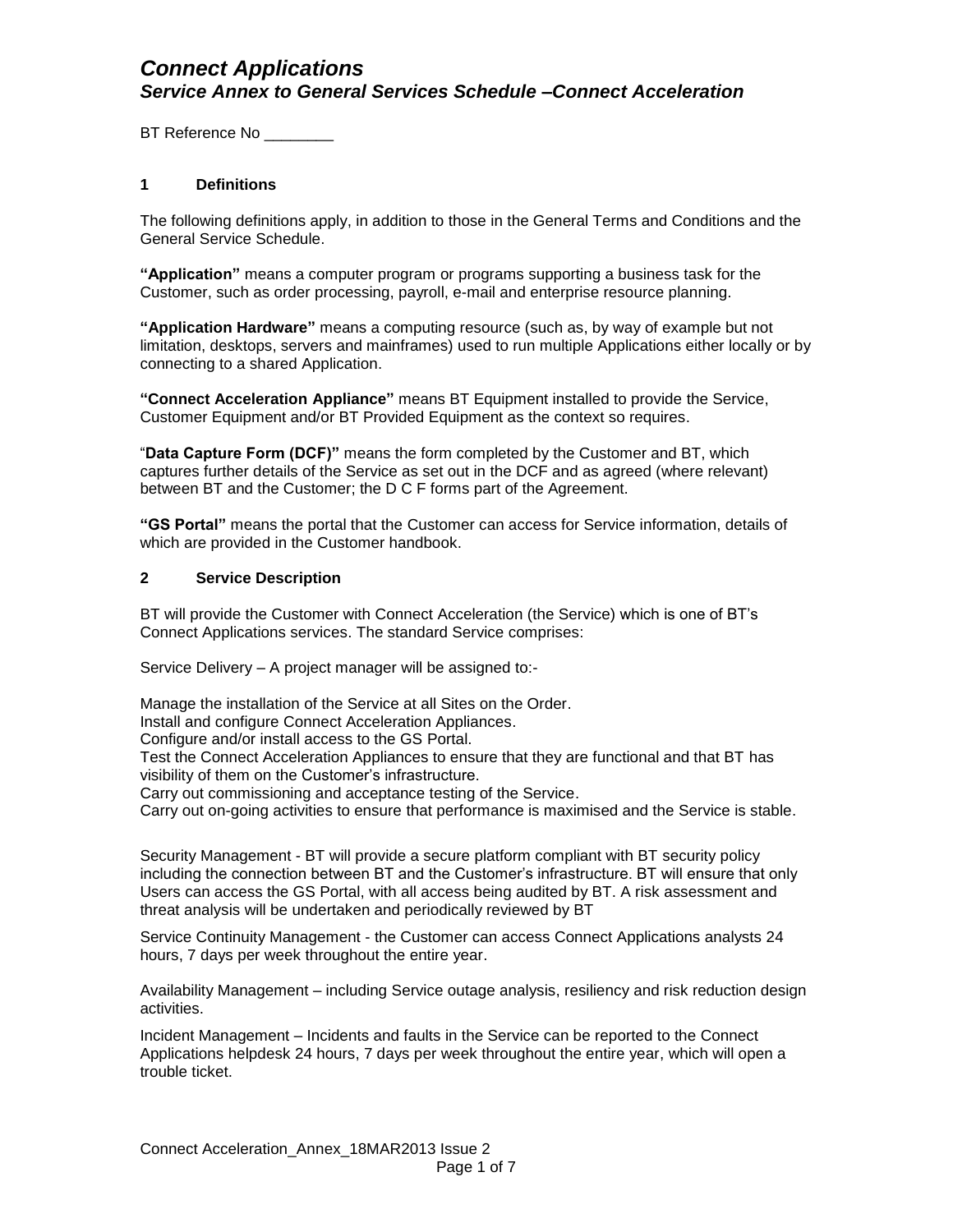BT Reference No \_\_\_\_\_\_\_\_

- $\circ$  Service Incident investigation subject to BT gathering sufficient Customer data, BT will set alarm thresholds which if broken will result in an alarm being sent to the Connect Applications helpdesk to investigate the cause of the alarm.
- o BT analysts, consultants and supplier support BT will assign a named analyst to the Customer as a principal contact for monthly reporting activities. The report will vary dependent on the Service options chosen but will include observations and recommendations that will help the Customer to maximise the value of the Service. The reporting schedule and reporting period will be agreed with the Customer; the reports will be sent to the Customer within a defined period following the end of the reporting period. BT will also assign a technical consultant who will work with other BT agencies and suppliers to ensure technical integrity of the Service.
- o Fault Escalation Procedures the escalation contacts for BT and the Customer are detailed in the Customer handbook.

Service Review

- o Monthly Reports will be provided in standard BT format, including reports on Application performance and Sites by data volume network performance.
- o The Customer will be provided with access to read-only reporting and Service visibility. This will be accessible through the GS Portal as standard, although direct access may be offered as an option.

Change/Release Management

- $\circ$  BT's Connect Applications infrastructure will be automatically patched with the relevant suppliers' latest critical security patches.
- $\circ$  Configuration and Patch Management the Customer must advise BT of any changes to its infrastructure during provision of the Service or of changes the Customer wishes to make to the Service. Changes will be documented and target timescales provided for implementation as appropriate. Variations and/or exclusions to the Service Levels (as set out in section 7 of the General Service Schedule) will be recorded at this time.
- $\circ$  The Connect Applications Helpdesk will notify the Customer of any release which may impact the Service. Connect Acceleration Appliances installed at the Customer's Site(s) will be automatically patched with the latest critical security patches managed by the BT server.

BT will test all new major vendor software feature releases for security, reliability and general integrity. The BT technical consultant will make the final decision whether to offer these for deployment, subject to maintaining the on-going integrity of the Service.

Sizing of the Service in line with business change (extra Charges may be applicable).

Installation, licensing and support of Remote Service Platform (RSP) include the installation, configuration, management, licensing and support of the underlying RSP and Virtual Machine platform but not the Customer Applications that are hosted on the RSP. The DCF will capture the precise Customer requirements and any other Service elements to be specified and /or agreed. BT will not accept the Order unless the DCF has been correctly completed by the Customer.

### **2.1 Connect Acceleration (Standard)**

The Service uses a software application which can identify and alleviate common performance issues in Wide Area Networks. The software application resides in dedicated network appliances or can run on Users' PCs or laptops. The Service also uses a range of BT Equipment that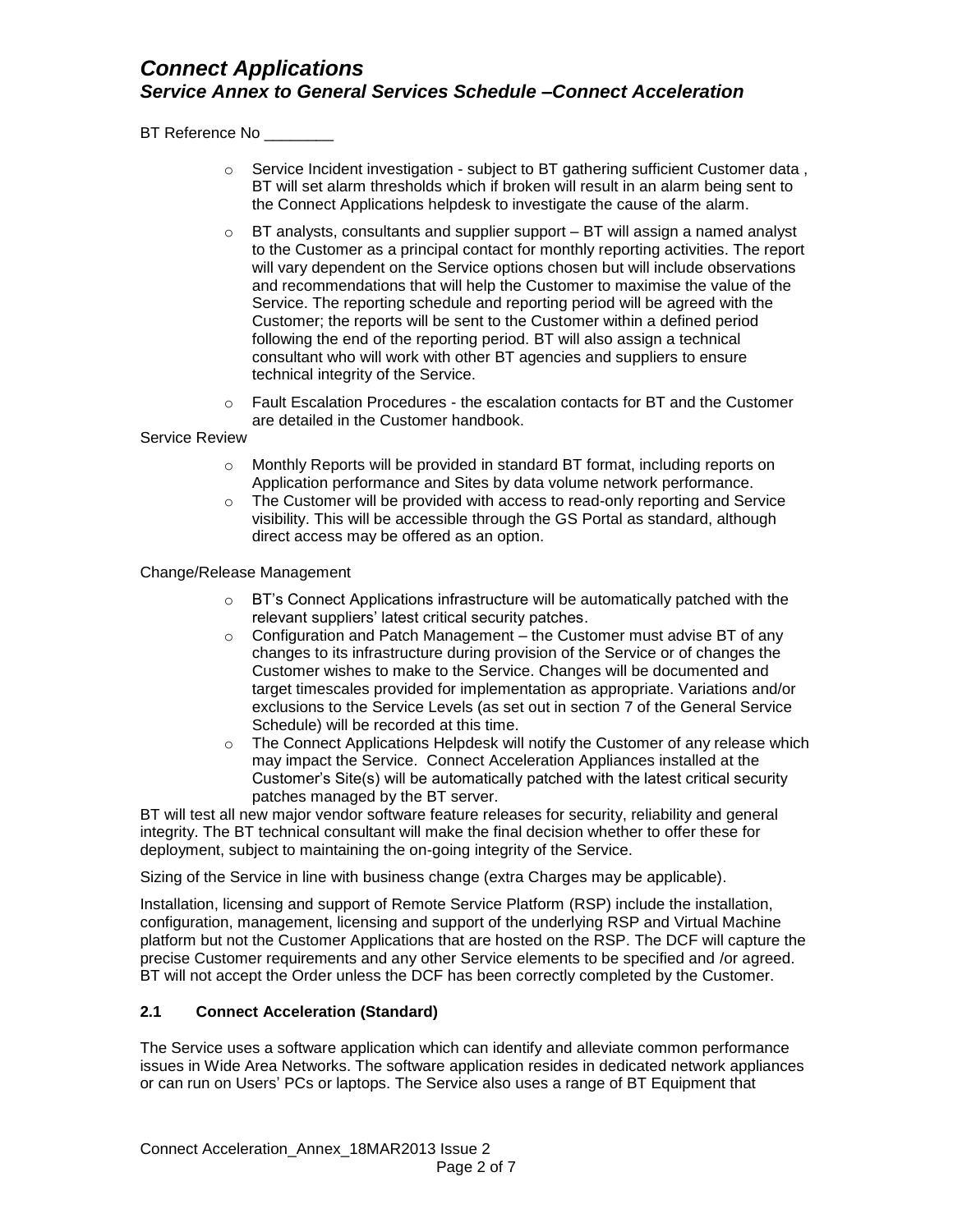BT Reference No \_\_\_\_\_\_\_\_

facilitates suitable scalability, resilience and management of the software and appliances used by the Customer.

The Service includes the use of the following techniques:

**Data Streamlining** – reduces bandwidth needs and prioritises applications' bandwidth use. **Transport Streamlining** – reduces TCP chattiness, expands window size and minimises latency. **Application Streamlining** – reduces application chattiness and latency and accelerates SSL encrypted traffic.

The Customer is responsible for ordering and paying any Charges for any necessary new bandwidth, equipment or configuration changes, if applicable.

BT Equipment will be deployed and configured at designated Sites. BT will manage the Service through a centralised management platform.

The Service can also be provided to Customer Equipment and to BT Provided Equipment; in either case this will be shown on the Order. The Customer agrees that BT has the exclusive right to manage the configuration of Customer Equipment and the BT Provided Equipment but BT shall notify and consult with the Customer of any such configuration management which BT intends to carry out.

### **2.2 Mobile Optimisation (Optional)**

In addition to the standard Service, the Customer may order access for mobile Users, which requires the distribution and installation of software on User Desktop or Laptop PCs. It is the Customer's responsibility to carry out this distribution and installation process and provide first line support for mobile Users. Limited compatibility testing has been carried out by BT's suppliers however any further compatibility testing is the Customer's responsibility.

If the Customer selects this option it will be set out on the Order, stating the maximum number of concurrent Users.

BT will work with the Customer to define the most appropriate topology, configuration and deployment strategy for the distribution and installation of the software. However, deployment must follow the Customer's standard desktop software distribution policy and it is the Customer's responsibility to carry out this distribution and installation process. The Customer must distribute Mobile Client software to Users using MSI (Microsoft Windows Installer) packages*.* The Mobile Client software must be installed on an NTFS file system by the Customer.

### **2.3 Remote Service Platform (RSP) (Optional)**

In addition to the standard Service, the Customer may order the Remote Services Platform (RSP) which provides the Customer with the capability to run additional services and Applications in a protected partition on the Connect Acceleration Appliance.

The RSP option will include the licensing, installation, configuration, management, support, patching and back-up of the Service platform subject to the following exceptions;-

- 1. Licensing of the Customer Applications residing on the Service platform is not included.
- 2. Configuration, management, support and patching of the Customer Applications and Virtual Machine Operating System are not included.
- 3. Back-up of the Customer Applications, Virtual Machine Operating System and Virtual Machine Disk (VMDK) are not included.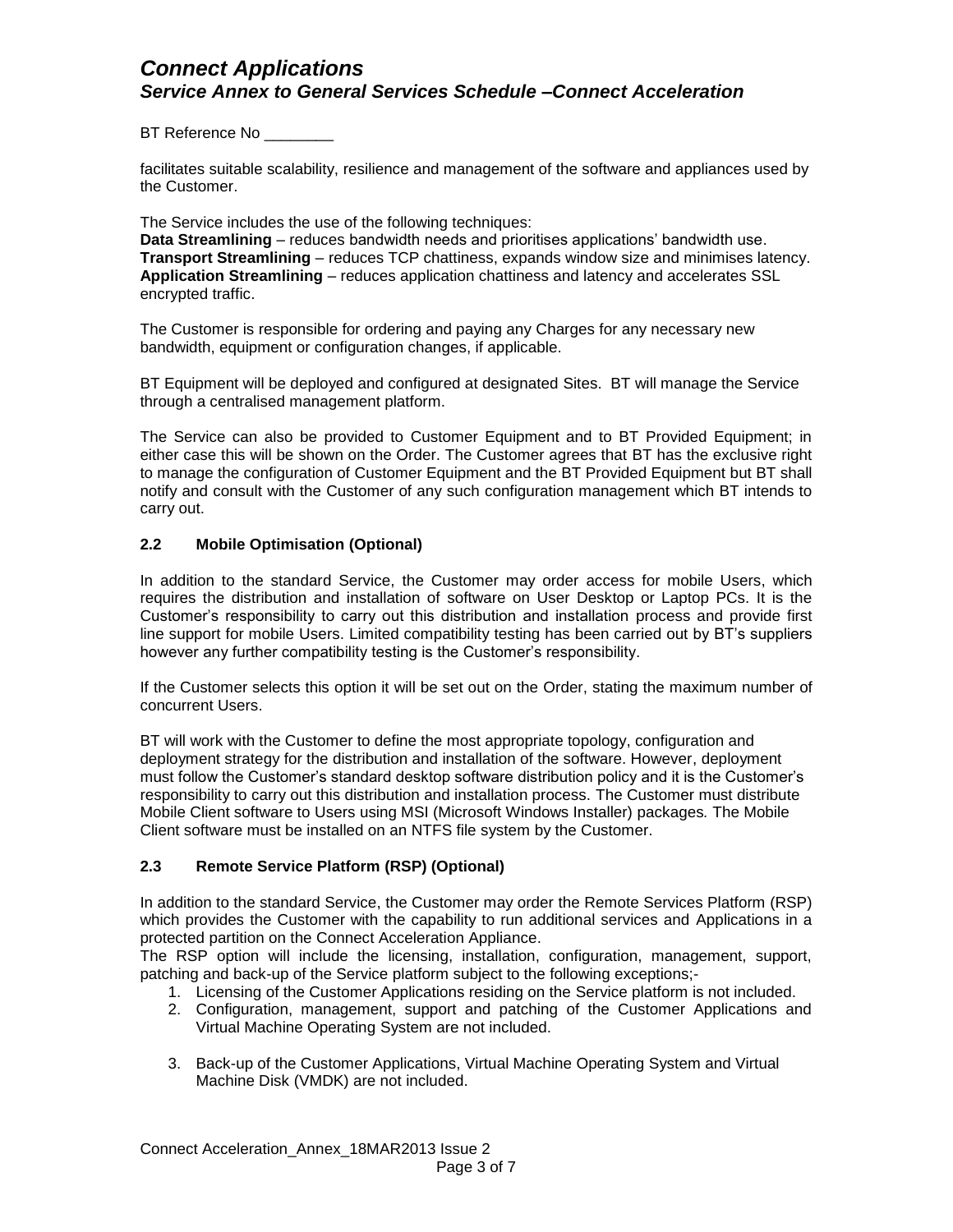BT Reference No \_\_\_\_\_

In the event of a Connect Acceleration Appliance failure the replacement device will be restored by BT as per the image at implementation. It is the Customer's responsibility to restore and upgrade as necessary the Application(s), Virtual Machine Operating System and VMDK.

- Connect Acceleration Appliances are not field upgradeable to RSP therefore such Connect Acceleration Appliances must be pre-configured with RSP, memory and Windows license or third party provided Connect Accelerationcompliant Virtual Disk image at the time of ordering to accommodate potential future RSP application support requirements.
- The number of Application partitions available varies from 1 to 5 and is dependent on the technical constraints of the Connect Acceleration Appliance and the type of Applications included. The number of Application partitions will be agreed between BT and the Customer prior to the Operational Service Date.

### **2.4 Connect Acceleration Monitoring (Optional)**

The Customer may also order the Connect Acceleration Monitoring option on its own or with Standard Service in section 2.1 above. If the Customer orders Connect Acceleration Monitoring on its own then the first two paragraphs of section 2.1 and sections 2.2 and 2.3 above do not apply.

Connect Acceleration Monitoring uses software running on Connect Acceleration Appliances installed by BT on Customer premises to measure and report on the Customer's Applications and network.

One or a combination of techniques are used to provide the reporting data. These include flow data from Connect Acceleration Appliances, deep packet inspection data from span ports in a Customer's data-centre or wire-shark packet capture data.

The Connect Acceleration Monitoring dashboard provides dashboards, tools and reports to help the Customer with discovery, monitoring and troubleshooting of all Applications that the various Service components have access to.

The assigned Connect Acceleration Monitoring consultant will configure 5 Customer specific Service maps. If the Customer requires additional Service maps, the Customer can carry out its own configuration or request additional Service maps from the Connect Acceleration Monitoring consultant for an additional charge, which BT will advise at the time. These represent important Customer Applications as advised by the Customer and once configured will provide enhanced Service level dashboards and dependency diagrams.

The Connect Acceleration Monitoring dashboard offers an overview of Service status or particular aspects of the Application landscape at any point in time.

A number of standard dashboards are available.

A standard landing page will be provided, which may be customised in consultation with the Connect Acceleration Monitoring consultant during the implementation process, if required.

The Customer may create and customise Service dashboards. BT can provide training for the Customer to do this, at an additional charge.

#### **2.5 Take over management of existing Customer Equipment (optional)**

The Customer may request BT to take over the management and maintenance of the Customer's existing optimisation equipment. BT shall be entitled to inspect and test such Customer Equipment at any time subject to the agreed Site access requirements and provision of this Service element shall be subject to the following conditions.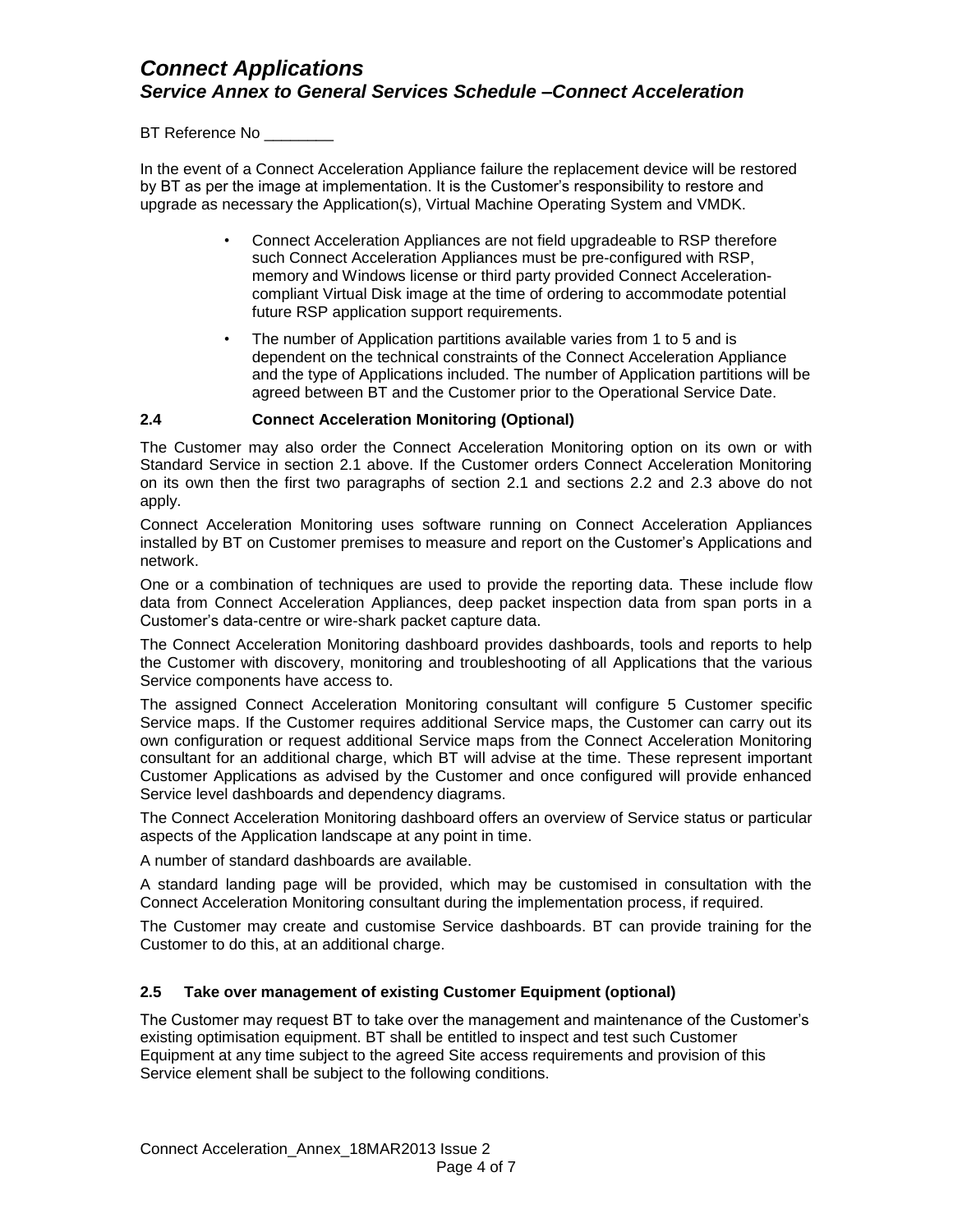BT Reference No \_\_\_\_\_\_\_\_

- BT will complete a Customer Equipment Inventory list and all Customer Equipment must in BT's reasonable opinion be in satisfactory operating condition and compatible with any services to be provided by BT. The Customer agrees that where BT decides that the Customer Equipment is not compliant with the preceding sentence, the Customer is responsible for procuring the repair or replacement of such Customer Equipment at the Customer's expense. Alternatively BT can procure the replacement equipment and charge the Customer for it.
- The Customer must provide all information required to maintain and manage the Customer Equipment.
- Title and risk in the Customer Equipment will remain with the Customer.
- If BT has to carry out any repairs modifications or adjustments to the Customer Equipment (including software upgrades) which BT considers necessary to provide the Service, then the Customer shall pay BT's reasonable Charges for such work.
- BT shall not be liable for any faults or any other work carried out by previous maintainers on the Customer Equipment.
- The Customer is responsible for advising BT of any changes to the Customer Equipment Inventory list. Such changes will be subject to review by BT and may incur additional Charges.
- BT reserves the right to carry out an Audit prior to the Operational Service Date for which the Customer agrees to provide support and assistance at no charge to BT.
- If the manufacturer support for any Customer Equipment ceases or degrades during the provision of Service, the Customer agrees that it must either accept a commensurate reduction in Service levels in keeping with this support or the Customer agrees that BT can replace the Customer Equipment at the Customer's expense.
- 2.6 Connect Acceleration Cloud (Optional)

The Customer may also order the Connect Acceleration Cloud option with Standard Service in section 2.1 above.

Connect Acceleration Cloud uses software running on Connect Acceleration Appliances as well as software running in remote, internet connected Points of Presence (POPs) to accelerate and optimise the Customer's Application traffic with SaaS providers.

The Customer's traffic will be transported to and from the SaaS providers' data-centre over the Customer's designated Internet connection and will follow an optimised secure route between the Customer's Site and the Cloud Acceleration POP.

BT will transport the Customer's traffic securely between the Customer's Site and the Cloud Acceleration POP situated nearest to the SaaS providers' data centre. However, the Customer agrees that BT is not responsible for the security or performance of the SaaS application between the Cloud Acceleration POP and the SaaS provider. BT recommends that the Customer takes appropriate precautions in relation to the use of the Internet as part of this option.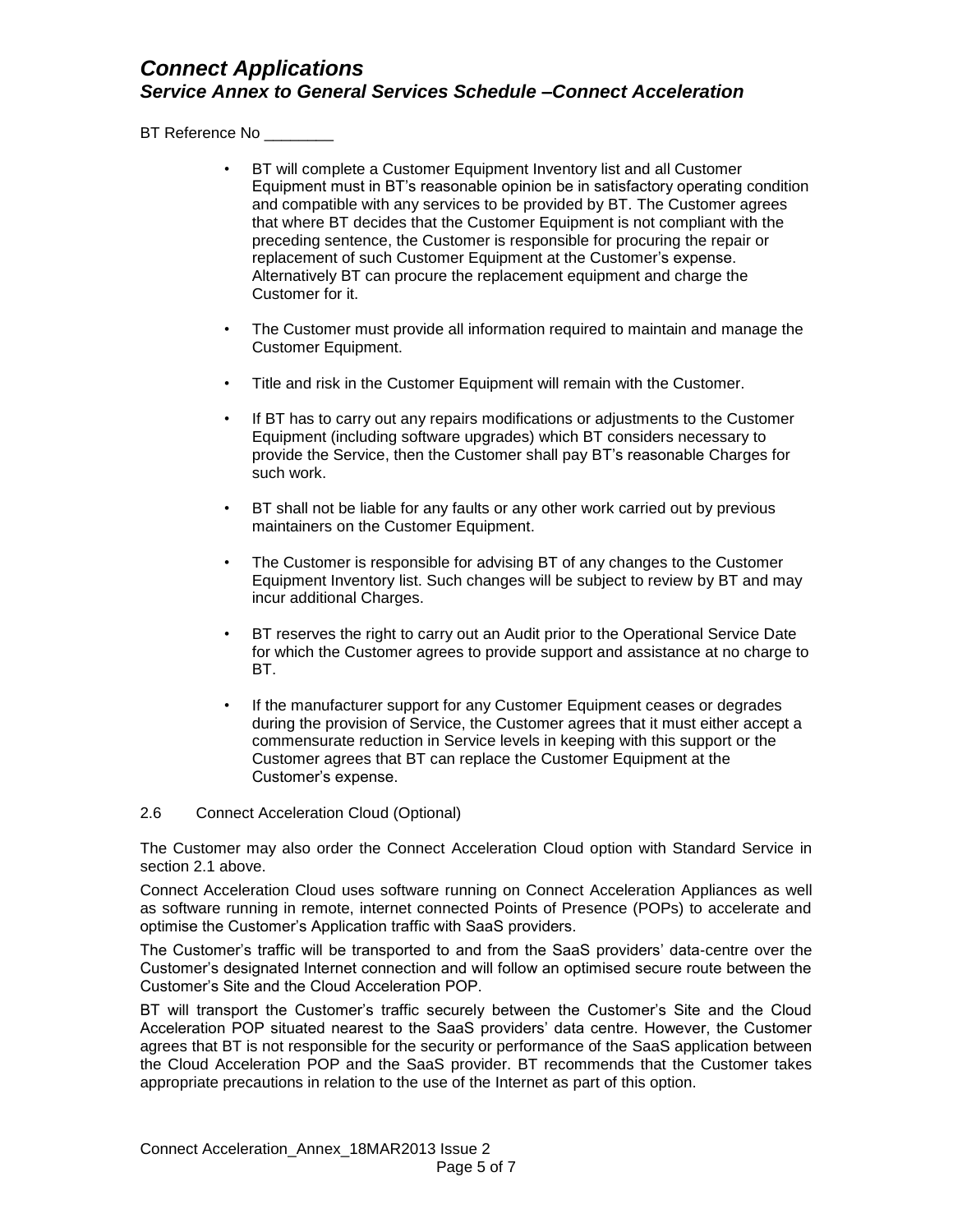BT Reference No \_\_\_\_\_\_\_

The Customer will choose the maximum number of Users it wishes to accelerate and optimise for one of several specific SaaS providers which will be set out on the Order.

Section 7 of the General Service Schedule does not apply to this Connect Acceleration Cloud option.

### **3 Service Delivery**

BT will configure and install Connect Acceleration Appliances and conduct a set of standard tests to ensure that the configuration is functioning correctly. The Operational Service Date in respect of each Site shall be the day on which BT advises that such testing is successfully completed. Charging will commence on the Operational Service Date.

### **4 BT Service Management Boundary (SMB)**

The SMB of the Service is the port on the Connect Acceleration Appliance provided at a Site. For the avoidance of doubt, the SMB is for the Service only, and does not define the SMB for any other Services provided by BT.

### **5 The Customer's Responsibilities**

- 5.1 For each Connect Acceleration Appliance installed by BT, the Customer will provide a LAN switch port or SPAN port (dependent on the Service variant). The Connect Acceleration Appliance will be installed in line between the LAN switch port (or SPAN port) and the Customer's router on Site in the majority of Sites however this may vary at certain Sites*.*
- 5.2 The Customer is responsible for providing and maintaining the Customer's own LAN, Data Centre and Application Hardware.
- 5.3 The Customer will give BT reasonable notice of any infrastructure maintenance on services not provided by BT that could reasonably be expected to impact the performance of the Service. In any event the Service Levels in section 7 of the General Service Schedule will not apply where such maintenance impacts the Service.
- 5.4 The Customer is responsible for obtaining the relevant approvals from its supplier if the Service is to be supplied on another provider's VPN service.

### **6. Change Management**

Customer changes in network configuration and WAN infrastructure are subject to prior written agreement with BT.

### **7. Service Levels**

Section 7 of the General Service Schedule applies to this Service.

### **8. Service Changes –Global Allowances**

| <b>Category</b> | <b>Standard</b><br>Yearlv | <b>Additional</b><br><b>Chargesper</b> |
|-----------------|---------------------------|----------------------------------------|
|                 | <b>Allowance</b>          | change                                 |